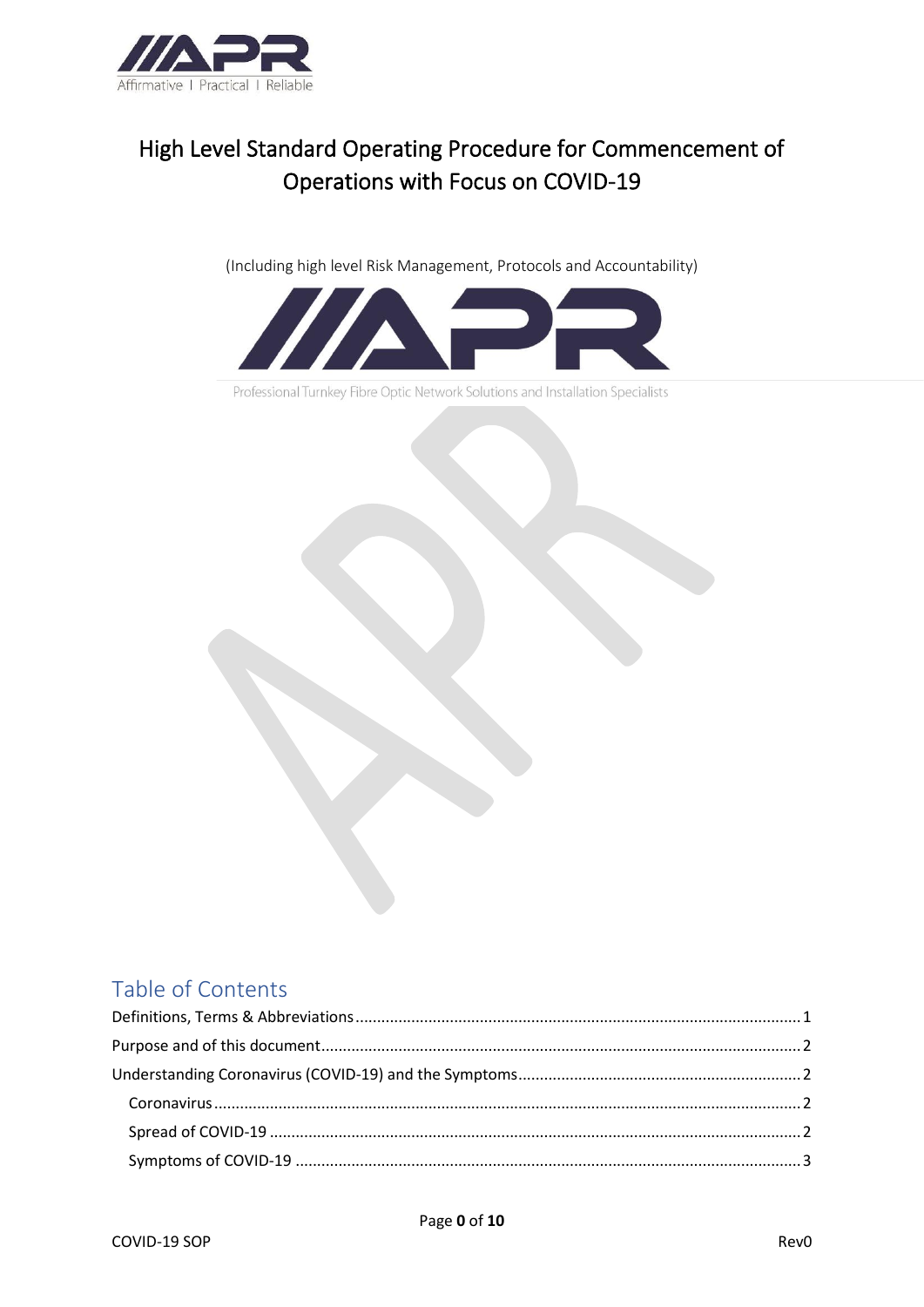

# <span id="page-1-0"></span>Definitions, Terms & Abbreviations

#### SPOC - Single point of contact

COVID-19 Pack - This must include but is not limited to the following elements specific to the management of the COVID-19:

- 1. Documentation
- 2. Protocols
- 3. Policies
- 4. Procedures
- 5. Health and Safety Plans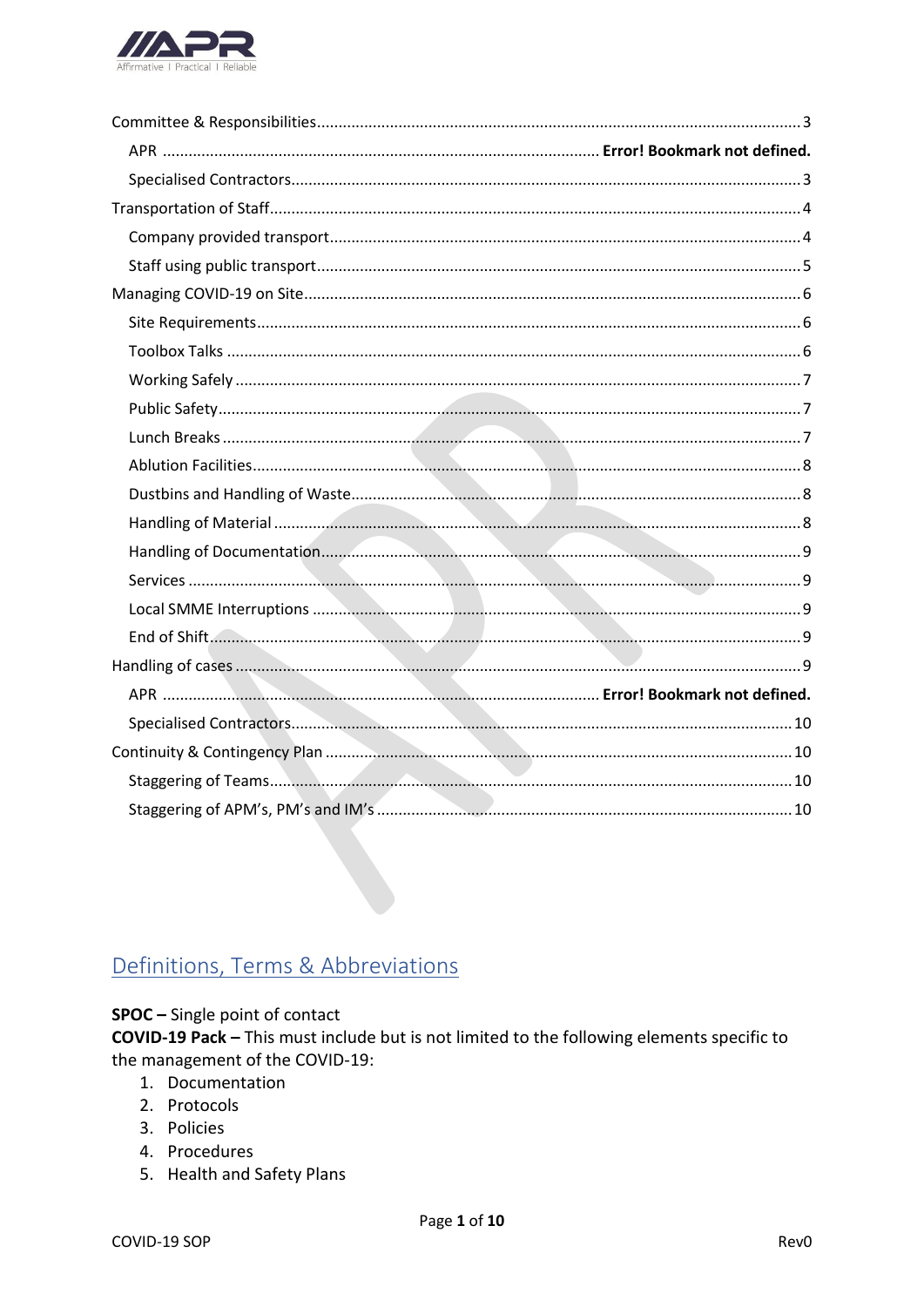

6. Emergency Action Plan **HSE** – Health and Safety or Health and Safety file based on context **WHO** – World Health Organisation **APM** – Assistant Project Manager **PM** – Project Manager **IM** – Implementation Manager **Contractor / Specialised Contractor** – Refers to contractors used for specialised services

## <span id="page-2-0"></span>Purpose and of this document

The purpose of this document is to communicate as far as possible the importance of communicating and managing the pandemic that surrounds us all with regards to the COVID-19 virus. This document intends to outline some measures that are to be put in place and followed in order to as far as possible safeguard human life and minimizing the potential risk of the ability and possibility of the spreading of the virus.

It is important to understand the risks surrounding COVID-19 as well as ensuring that measures are put in place in order to minimize these risks. It is above all of utmost importance that Human life is respected and valued and that we intent to protect our teams above that of costs and profit.

This document is a living document and will continuously be reviewed and sent to the various stakeholders as more information is made available while the WHO is still continuing to learn more about the COVID-19 virus.

This document is under no circumstances a replacement to the current health and safety regulations put in place as documented but both APR and its subsequent specialised contractors; this document should be seen as an addendum to the current HSE file and should be included in the HSE file with the most up to date version.

Where there is a discrepancy between the HSE file and this document, it should be explicitly noted that the safer alternative is followed. In this case the necessary COVID-19 representative should be informed immediately as the discrepancy so that documentation can be updated accordingly.

### <span id="page-2-1"></span>Understanding Coronavirus (COVID-19) and the Symptoms

#### <span id="page-2-2"></span>Coronavirus

A family of viruses the cause respiratory infections such as Middle East Respiratory Syndrome (MERS), Severe Acute Respiratory Syndrome and most recently **COVID-19**.

#### <span id="page-2-3"></span>Spread of COVID-19

The Virus is spread through small droplets, from someone who has the virus, when they cough, sneeze or exhale. These droplets can either be inhaled directly or can land on an object and be transferred to someone else who touches the same object and then touches their face.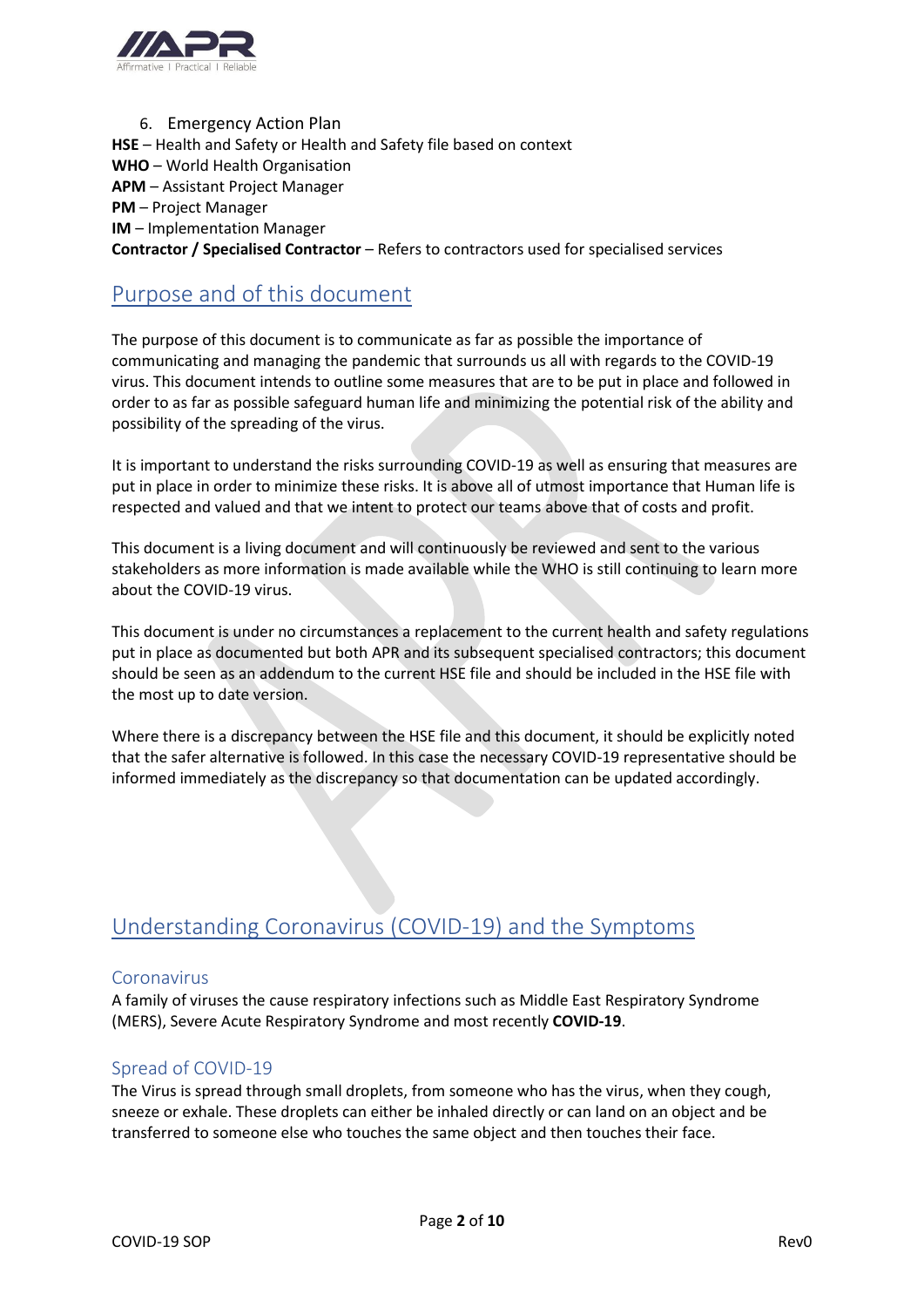

### <span id="page-3-0"></span>Symptoms of COVID-19

Most Common

- **Fever**
- **Tiredness**
- Dry Cough
- Shortness of Breath

Other Symptoms

- Aches and Pains
- Nasal Congestion
- **Runny Nose**
- Sore Throat
- Diarrhoea

For more information about the virus, you can visit the World Health Organizations website (WHO). <https://www.who.int/emergencies/diseases/novel-coronavirus-2019>

South African COVID-19 Hotline Details:

- Call Centre Number: **0800 029 999**
- WhatsApp Number: **0600 12 3456**

### <span id="page-3-1"></span>Committee & Responsibilities

#### APR

- Appoint a dedicated committee who will meet weekly via online conference every Tuesday at the earliest plausible time.
- This committee will appoint three representatives:

**Representative 1:** Responsible for communicating necessary information between APR and all specialised contractors and will be referred to as the COVID-19 Contractor SPOC. **Representative 2:** Responsible for coordinating feedback between the operational team, specifically the Regional Managers, Implementation Managers, Project Managers, Assistant Project Managers, SHEQ Team, Planning Team referred to as the COVID-19 Operations SPOC **Representative 3:** Coordinating feedback and sharing of information between management and office staff referred to as the COVID-19 Channel SPOC

- All representatives will provide formal feedback to via the weekly APR committee meeting, unless there is an immediate concern that needs to be raised, for example in the case of a positive infection.
- A written report will be compiled by the COVID-19 Channel SPOC and forwarded to the Client once a week following the internal APR committee meeting.

#### <span id="page-3-2"></span>Specialised Contractors

- Each contractor is required to form their own internal committee.
- This committee will appoint one representative who is responsible for providing weekly feedback by Monday COB, representatives are required to:
	- $\circ$  Provide contact information including any changes, which will be included on an agreed communication platform
	- o Provide potential Risks and Hazards which must be addressed and communicated on the agreed platform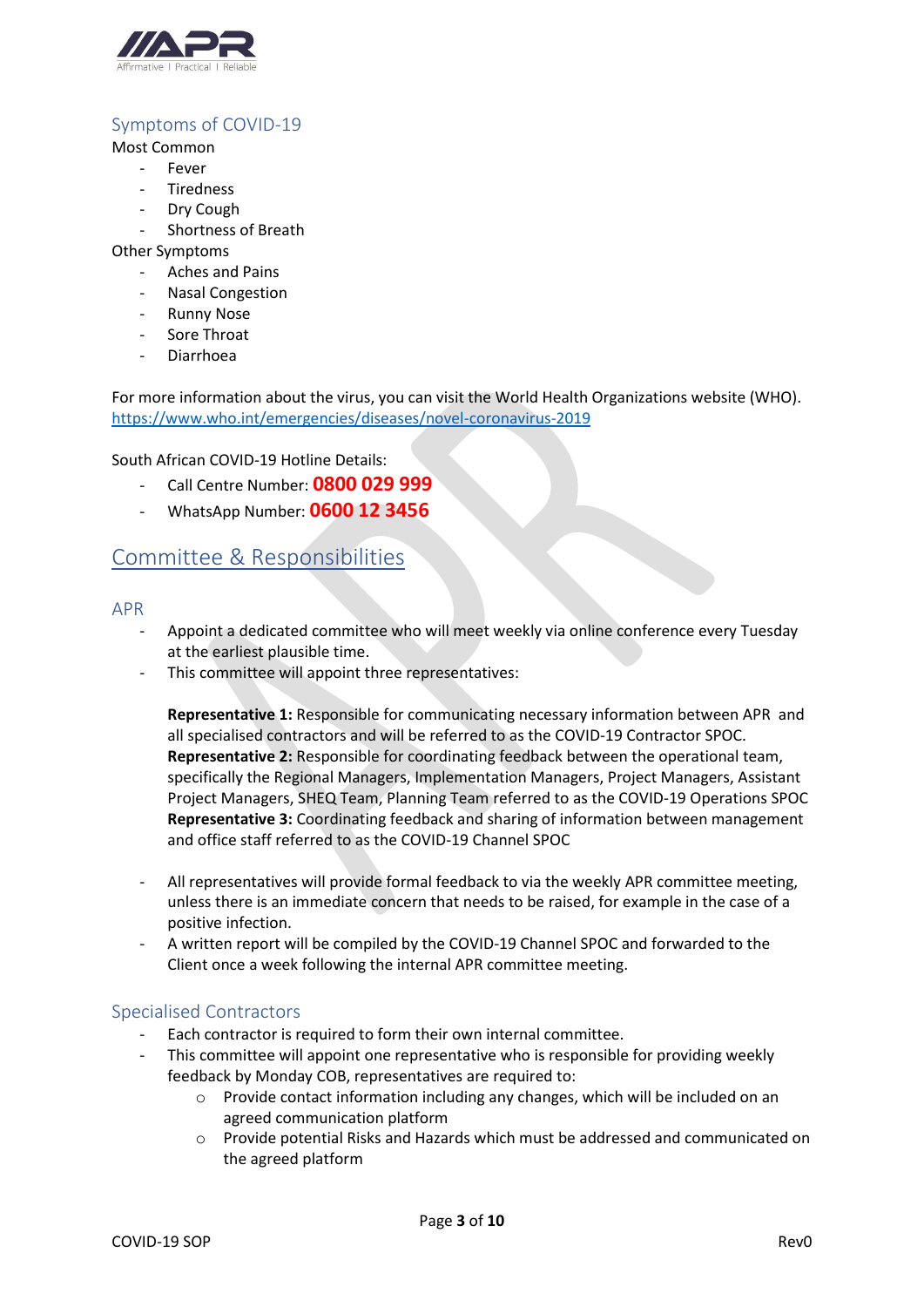

- o Representatives are required to provide any information relating operational considerations and concerns specifically relating to COVID-19 protocols o Any other aspects which pertain to the COVID-19
- In the case of a confirmed or expected case of COVID-19 infection, the appointed representative must notify the APR SPOC immediately in order to assist with situational control.
- All contractors are required to conform to APR 's COVID-19 Pack, including the completion and submission of all checklists, registers, etc.
- The contractor must have their own COVID-19 protocols, policies, procedures and management plan. This must be reviewed and approved by the APR appointed representative before any work may begin and shall be added to the HSE file which must be available on site at all times.
- Contractors not adhering to both APR's as well as their own defined COVID-19 pack will be removed from site, completion of any open operations will be re-assigned at the cost of the culpable contractor.
- Limited Liability:
	- $\circ$  Each party shall comply in all respects with all applicable legal requirements governing the duties, obligations, and business practices of that party and shall obtain any permits or licenses necessary for its operations. Neither party shall take any action in violation of any applicable legal requirement that could result in liability being imposed on the other party.
	- o Any third-party companies, organisations or parties may not lay claim to or against APR , for any damages, losses, injuries, death or any of its parties pertaining to the risks involved with the commencement of operations. Any third-party companies, organisations or parties continuing for and on behalf of APR and its partners do so and commence at their own free will and risk.

## <span id="page-4-0"></span>Transportation of Staff

#### <span id="page-4-1"></span>Company provided transport

- The concept and exercise of social distancing needs to be communicated to all staff prior to transportation to ensure all staff members do not stand within close proximity to one another
- All company vehicles need to be disinfected before employees may enter the vehicle, records of this must be kept



- Each vehicle needs to be equipped with the following
	- o Hand sanitiser
	- o Face masks must be worn before entering the vehicle
	- o A non-contact Thermometer
	- o Company permit along with all necessary documentation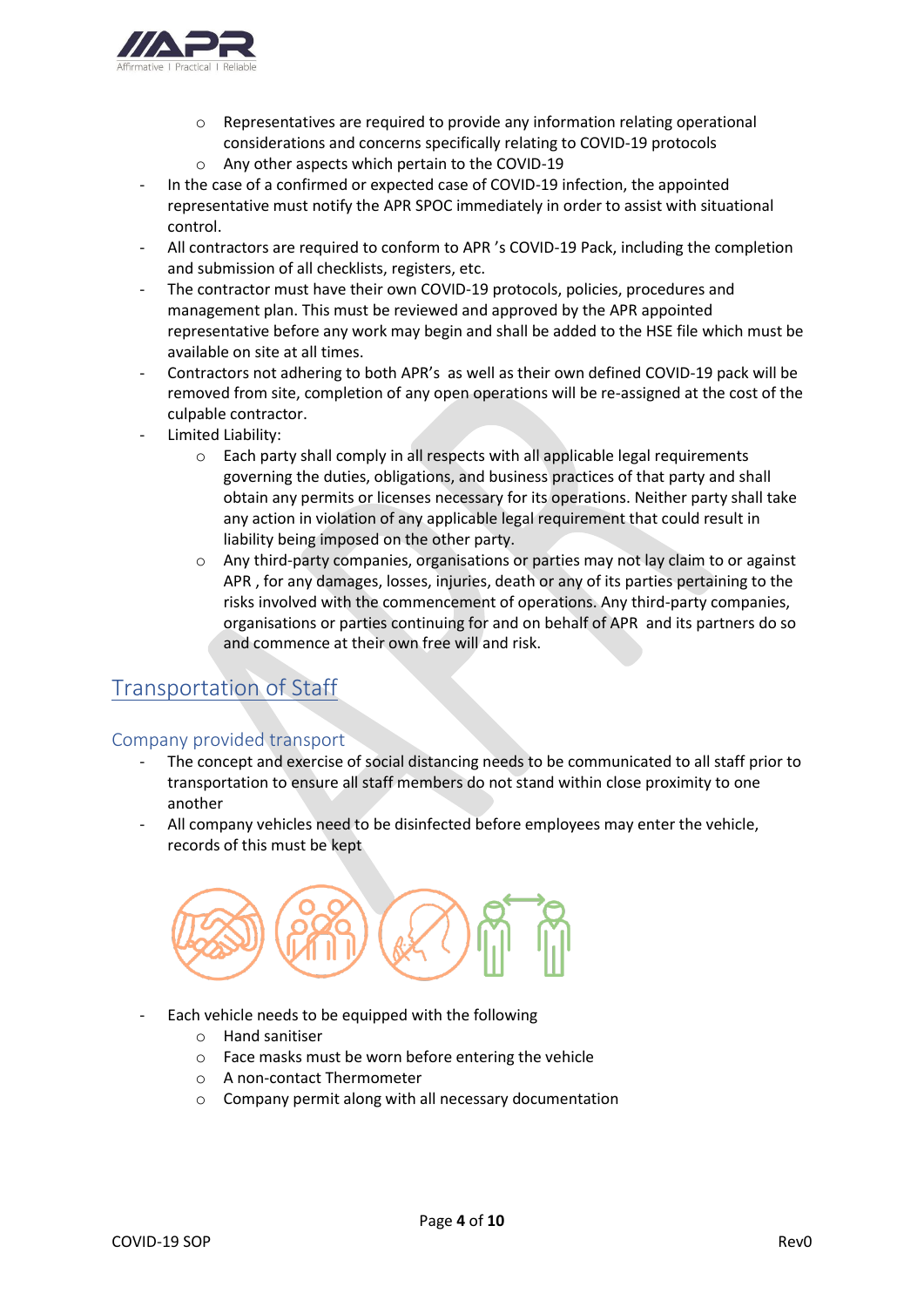



- The following steps need to be followed before employees may enter the vehicle
	- 1) Employee must be scanned with Thermometer and readings documented as per procedure outlined
	- 2) Employee must wear a facemask
	- 3) Employee to sanitise hands
	- 4) Employee must acknowledge a Waiver, Release and Assumption of Risk
	- 5) Employee may enter the vehicle
- Facemask must be worn by all passengers, including driver, at all times. It may not be removed under any circumstances.
- The driver of the vehicle must adhere to the standard COVID-19 Taxi regulations which states that a maximum of 70% of the vehicles licenced capacity may be transported at any one time.
- Should an employee's temperature reading be  $38^{\circ}$  or above, or the driver is concerned that an employee displays other possible symptoms (as listed above) of the COVID-19 virus, that employee may not enter the vehicle.
	- o The employee will be asked to follow government guidelines by first contacting their medical professional to seek advice on testing vs exercising isolation.
	- o The incident should be reported to the respective APR Committee representative. The representative must stay in contact with the employee to track the employee's health and wellbeing.
	- $\circ$  This information will in turn be communicated to the stipulated representative/ committee.

#### <span id="page-5-0"></span>Staff using public transport

- All employees must be made aware of the COVID-19 regulation pertaining to public transport
- They may not use any public transport that is not following these regulations, especially in such instances that the transport is overcrowded
- When waiting for public transport employees must exercise social distancing by maintaining a distance of 1m – 2m between themselves and others waiting for public transport.
- The employee must always make use of a facemasks.
- On arriving at site, there must be a centralised location or drop off point for all employees that are using public transport
- Again, exercising social distancing, these employees should wait at the agreed location until an appointed person can complete the following steps.
	- 1) Employee must be scanned with Thermometer, and results thereof documented
	- 2) Employee must wear a facemask
	- 3) Employee to sanitise hands
	- 4) Employee must acknowledge a Waiver, Release and Assumption of Risk

In the event where an employee has a temperature reading of  $38^{\circ}$  or more, or is showing any of the above-mentioned symptoms, the following needs to take place.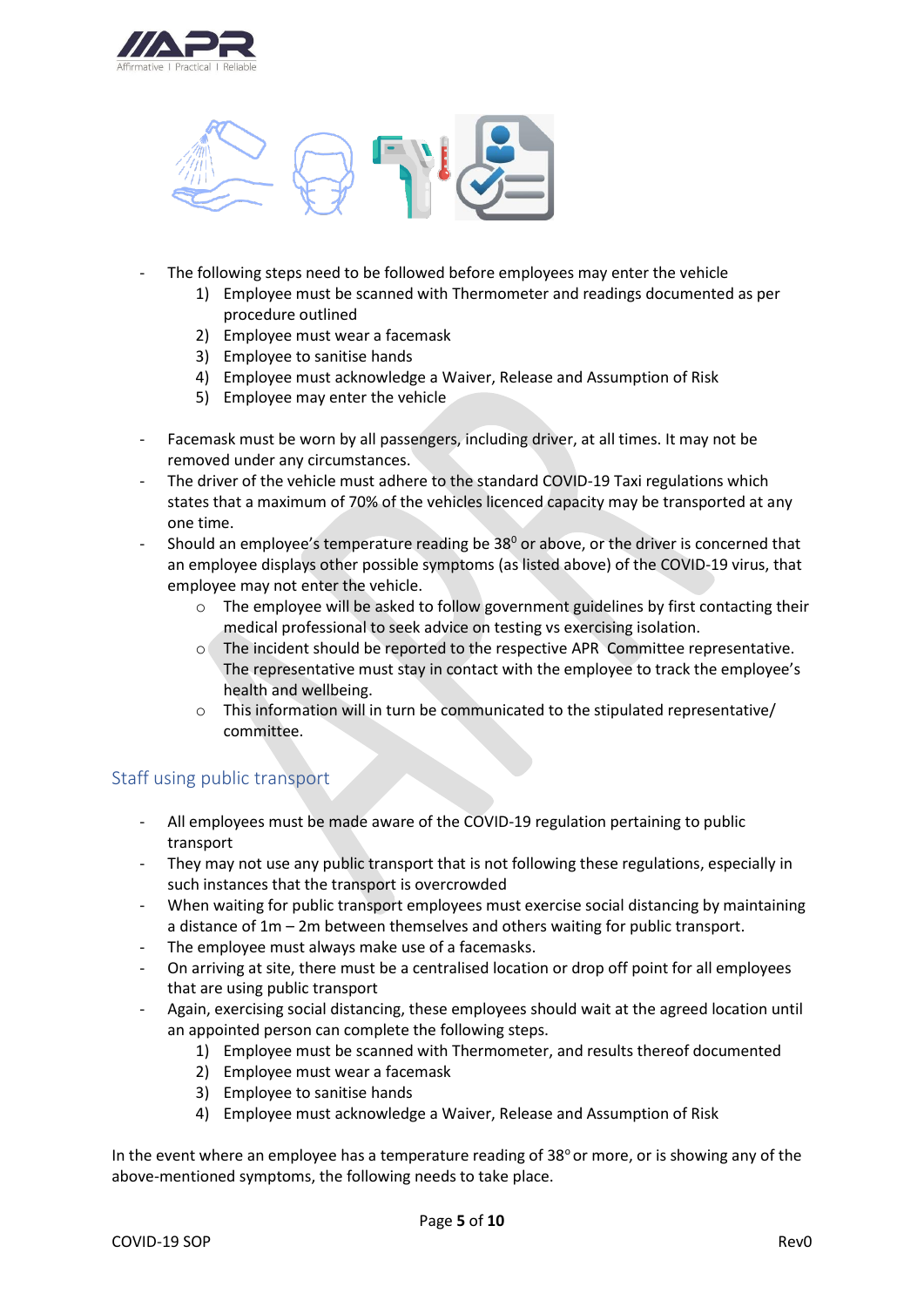

- 1) The employee should be quarantined in a pre-agreed location away from other employees and members of the public
- 2) The appointed APR representative needs to be informed
- 3) The APR representative must contact the COVID-19 to determine the best way of handling the situation
	- Call Centre Number: **0800 029 999**
	- WhatsApp Number: **0600 12 3456**
- 4) The APR representative will then give the employee or specialised contractor further instructions

The company representative will need to stay in communication with the employee to get an update on the employee's wellbeing. This information must be communicated to the necessary committee members.

## <span id="page-6-0"></span>Managing COVID-19 on Site

#### <span id="page-6-1"></span>Site Requirements

Over and above the standard Health and Safety requirements, the following items need to be available on site at all times.



#### <span id="page-6-2"></span>Toolbox Talks

- Toolbox Talks must be done in groups of no more than 10 at a time so that employees can distance themselves from each other and still hear the message for the day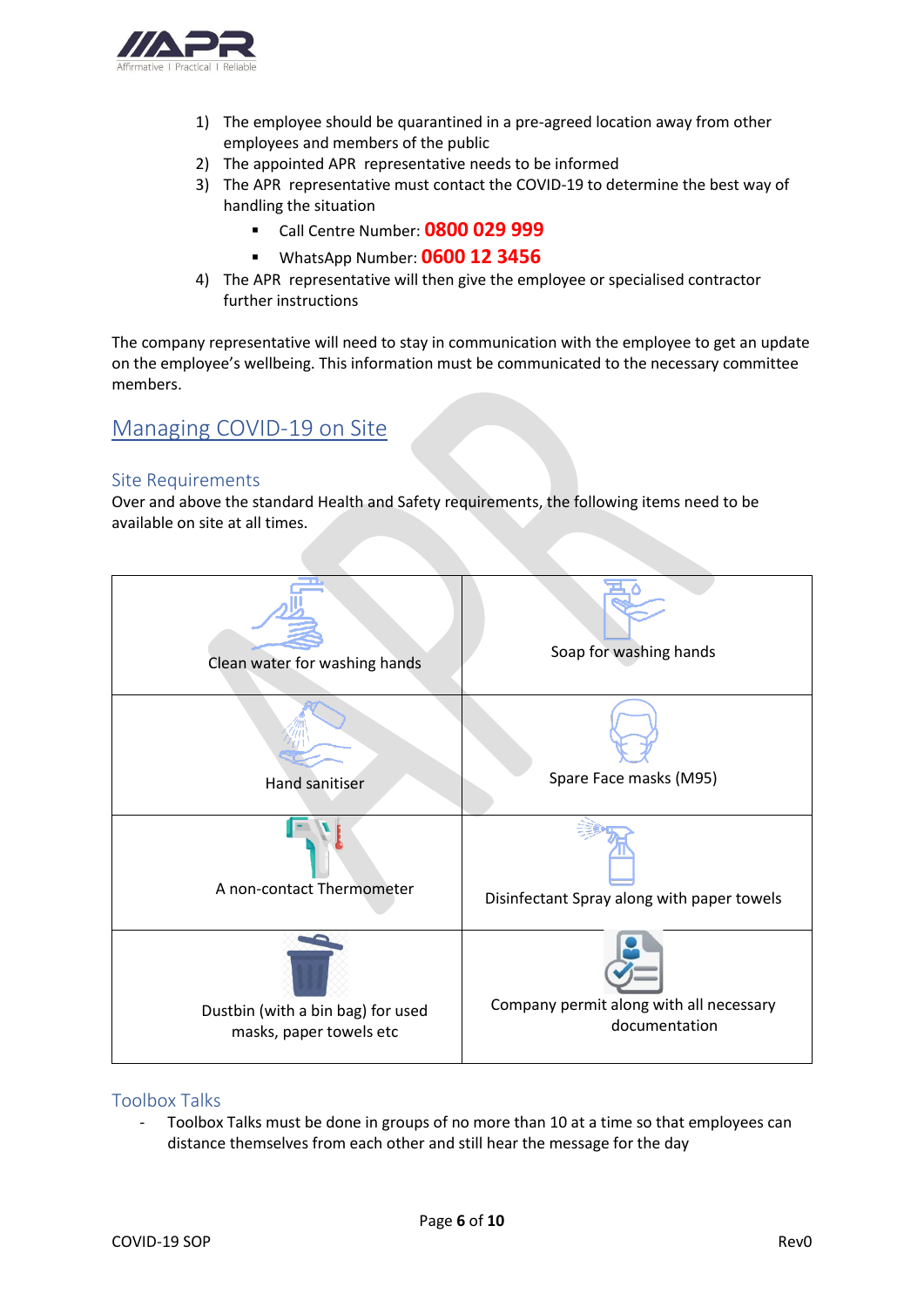

- Over and above the standard toolbox talk, employees must be reminded everyday of the importance of personal hygiene as well as to keep themselves distanced from others
- Employees must be made aware of symptoms and the importance of staying home if they are feeling ill
- Employees must be made aware of the importance of communicating with their employer if they are not feeling well

#### <span id="page-7-0"></span>Working Safely

- Before work may commence, employees must wash and sanitise their hands
- Tools must be disinfected using the disinfectant spray and paper towels before and after use each day
- Paper towels used for disinfecting must be thrown away in dustbins provided
- Once an employee has taken their tools, those tools must be allocated to that employee for the duration of the day
- In the event where tools need to be used by another employee, the tools must first be disinfected before taken by another employee
- When working keep a safe distance of at least 2m apart for trenching work and 1m apart for less physical work
- Facemasks must be worn at all times
- Any employee refusing to ware facemasks may not continue to work

#### <span id="page-7-1"></span>Public Safety

- When finding a location for site establishment
	- o The area may not be within a 20m radius of any house or business
	- o Area must be securely barricaded
	- o Housekeeping is of utmost importance
- No employees are permitted to interact with any residents
- In the event where a resident approaches an employee, the employee needs to keep a safe distance from the resident and direct the resident to the person in charge
- Notification letters must no longer be handed out to residents due to the uncertainty as to how long the virus can survive on any specific surface
- In order to notify residents, the following needs to take place
	- o barricading should be erected at least 48 hours before any construction work may commence
	- o Laminated signboard's need to be securely attached to barricading at minimum one between two residents
	- o The minimum requirements for these signboards need to be as follows:
		- Informing residents of our intentions
		- Informing residents not to interact with the workers for their own safety so as to prevent the spread of COVID-19
		- The necessary contact information for all relevant Contractor and APR representatives
- Employees must refrain from touching any residential or private property items (e.g. doorbells, gates etc.)

#### <span id="page-7-2"></span>Lunch Breaks

- Employees should wash their hands and sanitise before and after eating lunch
- Employees will have to sit at least 2m away from one another during the lunch break
- Employees may not share one another's lunch
- All waste should be disposed of in the dustbins provided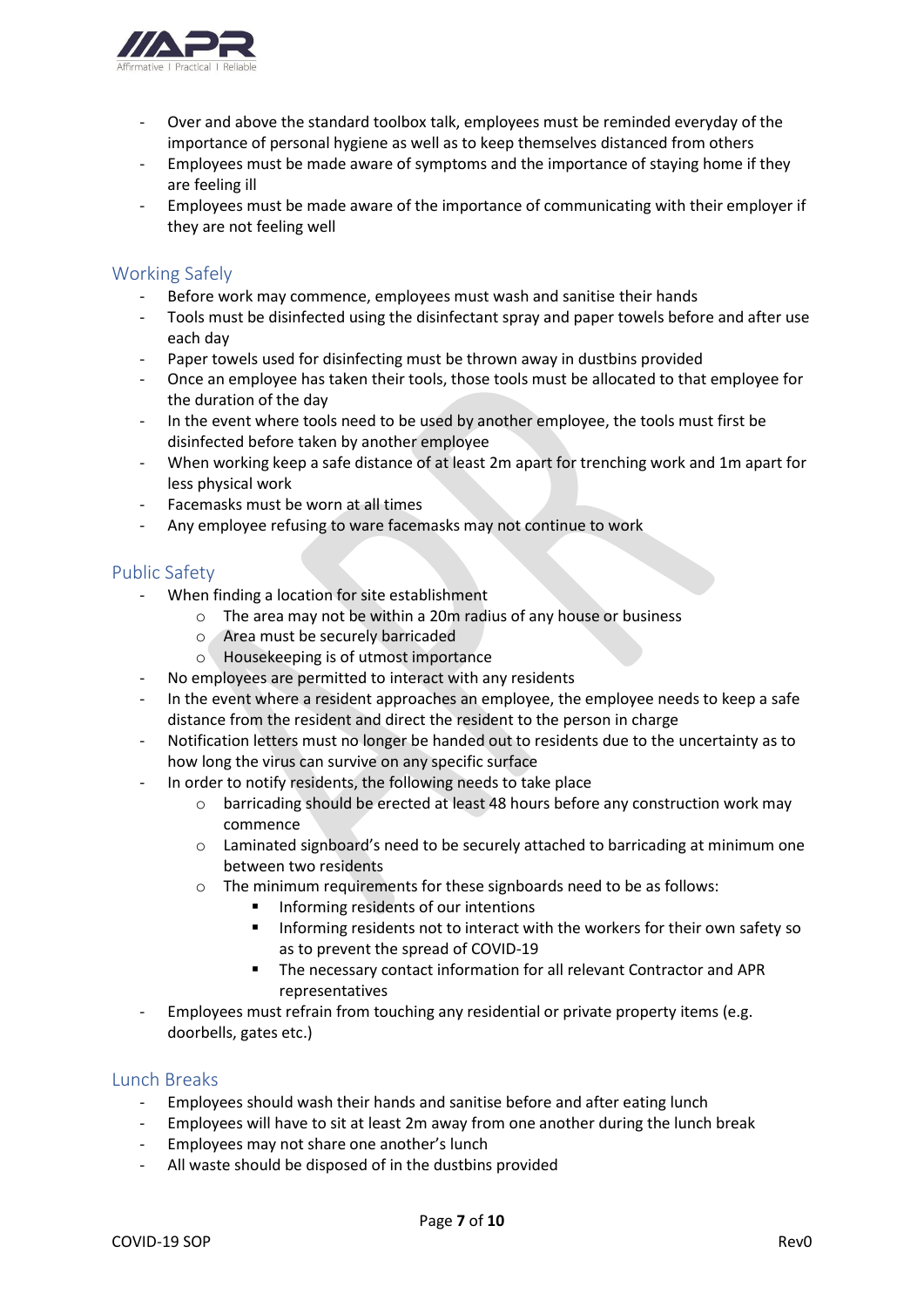

- All employee's temperature must be taken at the end of their lunch break and recorded on the necessary register
- In the event where an employee has a temperature reading of  $38^{\circ}$  or more, or is showing any of the above-mentioned symptoms, the following needs to take place.
	- 1) The employee should be quarantined in a pre-agreed location away from other employees and members of the public
	- 2) The appointed APR representative needs to be informed
	- 3) The APR representative must contact the COVID-19 to determine the best way of handling the situation
		- Call Centre Number: **0800 029 999**
		- WhatsApp Number: **0600 12 3456**
	- 4) The APR representative will then give the employee or specialised contractor further instructions

#### <span id="page-8-0"></span>Ablution Facilities

- All ablution facilities will be equipped with disinfectant spray & paper towels
- Employees must disinfect those parts of the ablution facilities which are frequently touched by hand prior and after use of the facility (e.g. door handles, toilet seats, taps, etc)
- The paper towels used in this process should immediately be thrown away in the dustbins provided

#### <span id="page-8-1"></span>Dustbins and Handling of Waste

- Limit the number of people handling waste, preferably by appointing one person to remove and replace waste bags each day
- This person will be provided with disposable gloves for the sole purpose of changing waste bags
- This person must sanitize hands before and after handling the waste bags
- Bins should have a lid to ensure waste does not spill out
- Where applicable, the surface and handles of bins should be regularly disinfected
- Bins should only be filled to capacity, no overflow of waste is permitted
- There must be a designated area or skip where full bin bags must be kept, these bin bags must be disposed of weekly. This area must be barricaded off, set as off limits and must contain biohazard sign board.
- Disposals of bins as well as the removal of the content of the skip should be managed in an extremely controlled manner. Implementing all safety measures, including full PPE for biohazardous materials, such as a full-face shield, face mask, disposable gloves and then performing all necessary cleansing measures including but not limited to, washing hands and arms as well as the use of sanitizer.

#### <span id="page-8-2"></span>Handling of Material

- After offloading or loading materials, all employees involved must wash and sanitise hands
- Once and employee receives any material item, the employee must install the item and immediately thereafter wash and sanitise their hands
- The following needs to take place during the installation of duct
	- o Employees need to stay at least 2m apart
	- o When holding the duct, the duct must be held by the waste side and not on the shoulder
	- o After the duct has been installed into the trench, all employees involved must ensure they wash and sanitize their hands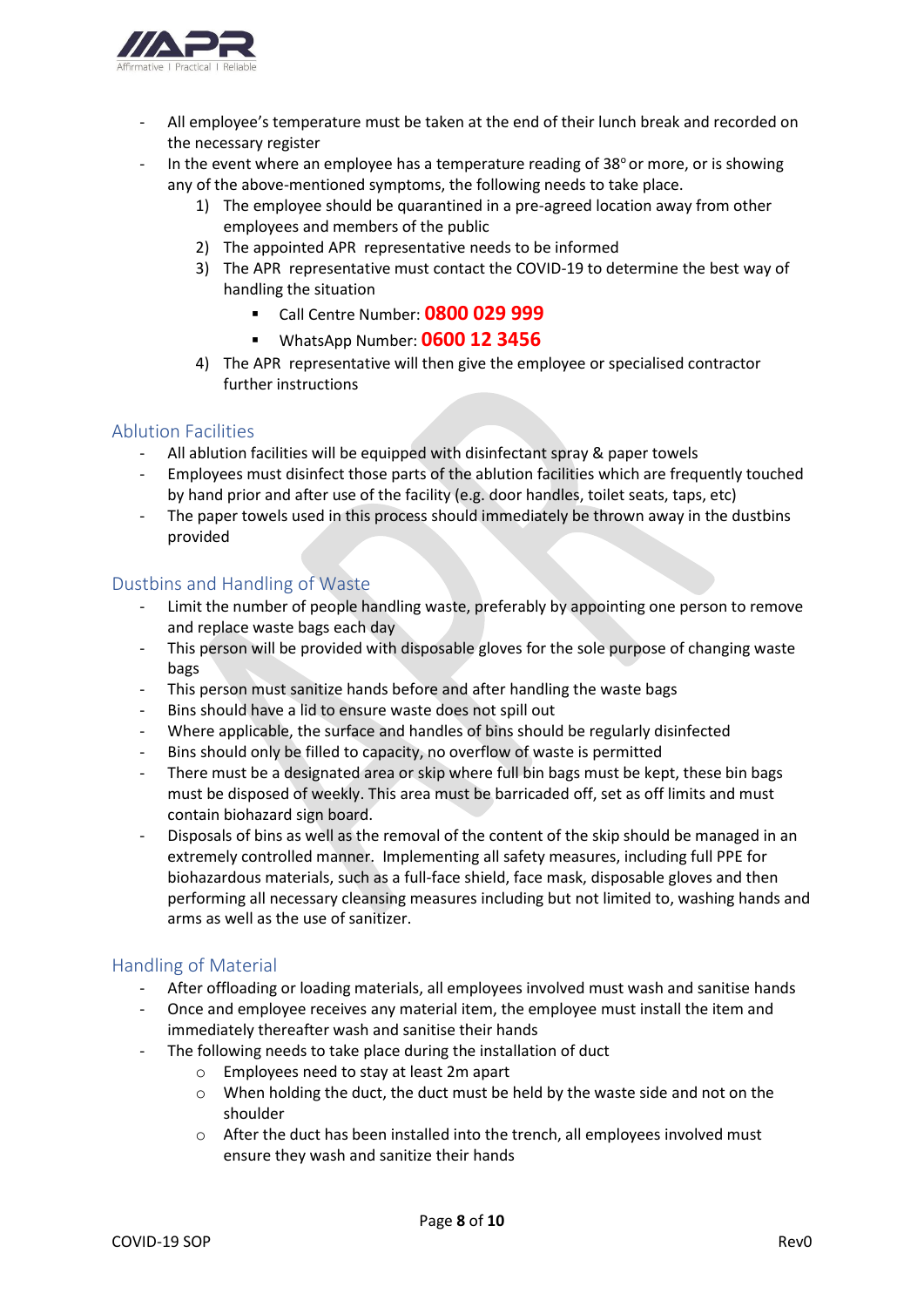

#### <span id="page-9-0"></span>Handling of Documentation

- Hand sanitiser must be available at all signing stations
- Employees must sanitise after signing or filling in any documentation where other employees have had to fill in or sign

#### <span id="page-9-1"></span>Services

- All service providers will be contacted before any work will commence
- The Ward Councillor will be notified of our intentions before any work will commence
- Any area with bulk services will be completely avoided until the end of the lockdown
- Any service damage must be reported immediately

#### <span id="page-9-2"></span>Local SMME Interruptions

- The local police station must be contacted and informed about our intentions before work may commence
- The contact details for the patrolling officers must be taken
- In the event where a local SMME attempts to stop any sites the patrolling officer needs to be contacted

#### <span id="page-9-3"></span>End of Shift

- At the end of each shift, the work area must be clear of any waste
- All dustbins must be emptied
- Before employees may leave site, the following needs to take place
	- 1. Employee must be scanned with Thermometer, and results thereof documented
	- 2. Employee to wash and sanitise hands

### <span id="page-9-4"></span>Handling of cases

#### APR

- In the event of an APR employee testing positive for COVID-19
	- o APR representative is to be informed immediately
		- This representative is to remain in daily contact with both the infected person, and exposed employees, and provide feedback to the APR Committee
	- $\circ$  The infected employee is to comply with government regulations and will only be allowed back on site with clearance from medical professional
	- o Track and trace those who have been in contact with employee
	- $\circ$  Those employees who have been exposed to infected employee need to self-isolate for 14-days
- In the event of an APR employee displaying flu-like symptoms
	- $\circ$  Employees who display flu-like symptoms, as listed above, need to contact their medical professional or the COVID-19 Hotline and seek professional advice
	- $\circ$  APR requires that they self-isolate for a period of 14-days, and may only return to work sooner if they have been tested and have medical clearance to return to work
	- o The APR representative is responsible for daily check-in's with self-isolating employees
- In the event of possible exposure to the COVID-19 virus
	- o It is imperative that daily attendance registers are kept, which include working contact numbers for all employees and contractors on site